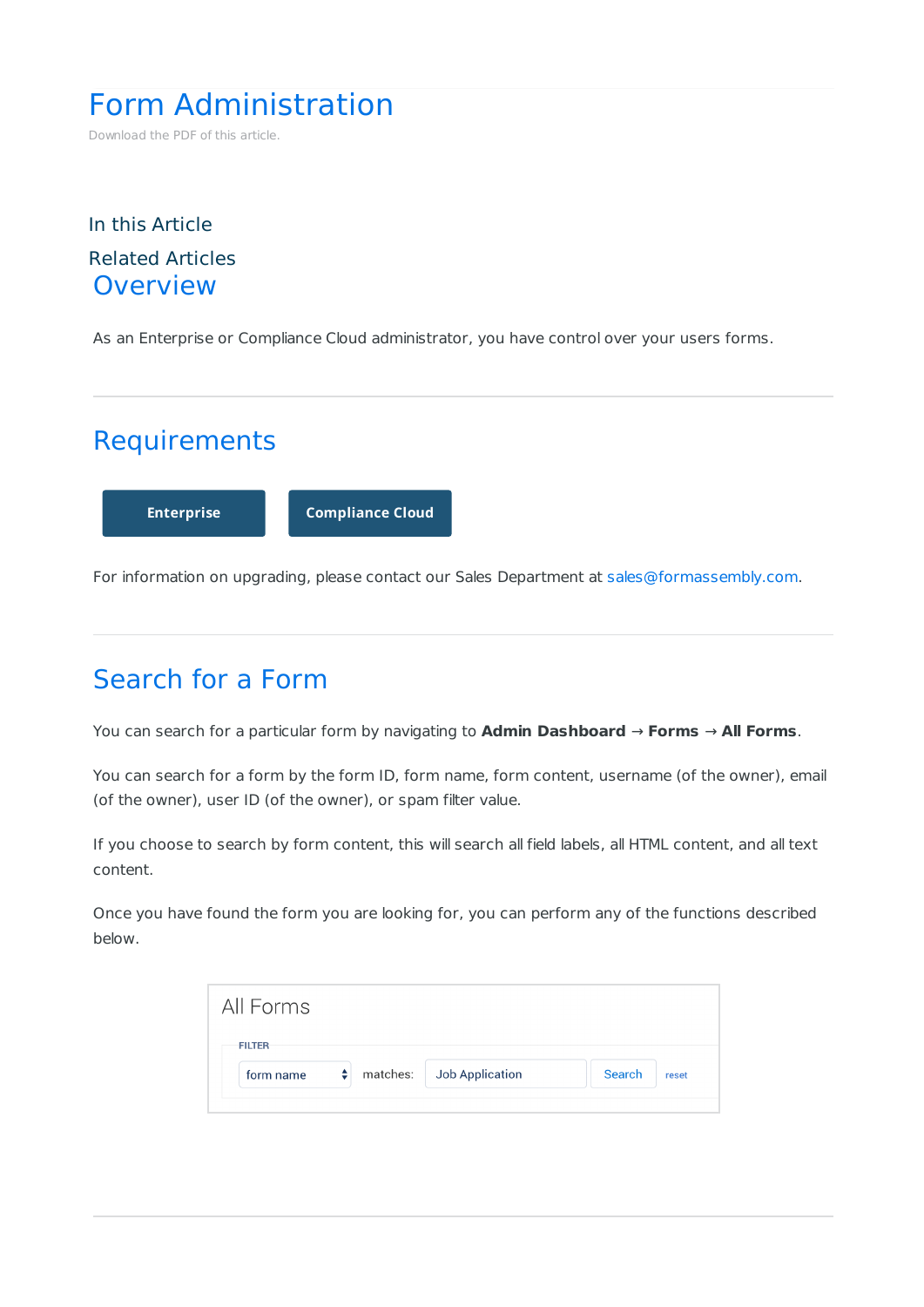### Change Form Owner

You may transfer the ownership of a form to another user. This is useful when a user is leaving the organization, or when the creator is not going to be maintaining the form. To change ownership of a form:

- 1. Look up the User ID of the new owner with the User tab search.
- 2. Look up the Form ID ofthe form you'll be transferring under the **All Forms** search.
- 3. *Browse to:* **Admin Dashboard | Forms | All Forms** andsearch for the Form ID youfoundabove
- 4. Use the dropdown menuon the right to select **Edit Properties**
- 5. Replace the creator's User ID with the new one from Step 1.
- 6. ClickApply.

### Delete Forms

To delete a form:

- 1. *Browse to:* **Admin Dashboard | Forms | All Forms** andsearch for the form youwant to delete
- 2. Use the dropdown menuon the right to go to **Edit Properties**
- 3. Under **Expired** check the "**Check to delete this form"** box
- 4. Click **Apply**

You can undo this action and restore a form. See below for details.

#### Restore a Form

To restore a form: